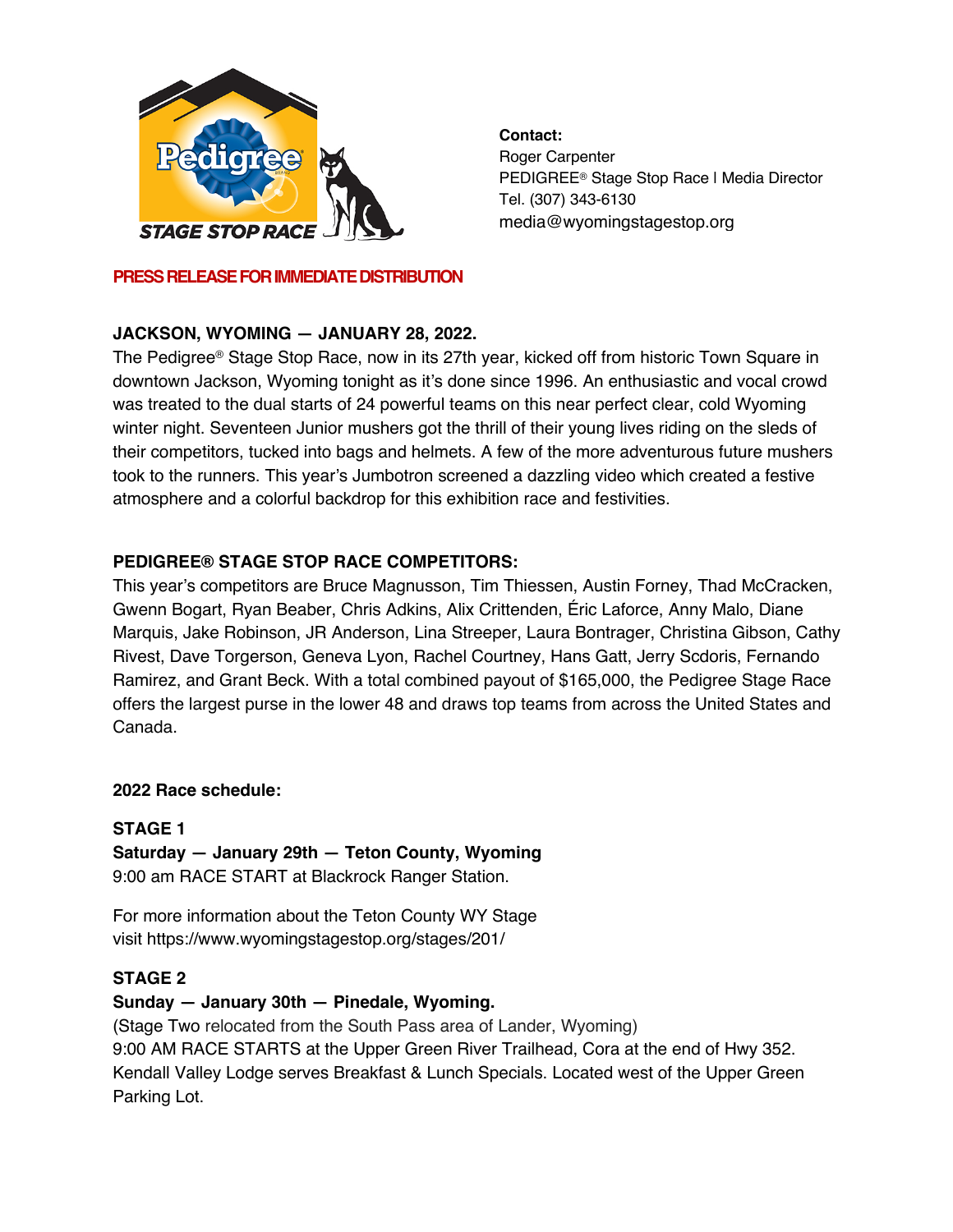4:00 PM PUBLIC MEET & GREET at the Dudley Key Sports Complex. Food and drinks for purchase.

## **STAGE 3**

## **Monday — January 31st — Pinedale, Wyoming.**

9:00 AM RACE STARTS at the Upper Green River Trailhead, Cora at the end of Hwy 352. Kendall Valley Lodge serves Breakfast & Lunch Specials. Located west of the Upper Green Parking Lot.

For more information about the Pinedale WY Stage visit https://www.wyomingstagestop.org/stages/pinedale-wy/

## **Monday — January 31st — Big Piney, Wyoming.**

6:00 PM MEET THE MUSHERS DINNER at the Marbleton Community Center, 429 2nd Street, Big Piney.

#### **STAGE 4**

#### **Tuesday — February 1st — Big Piney/Marbleton, Wyoming.**

9:00 AM RACE STARTS at Middle Piney parking lot off road 350, 20 miles from Big Piney.

For more information about the Big Piney/Marbleton WY Stage visit https://www.wyomingstagestop.org/stages/big-piney-marbleton-wy/

## **STAGE 5**

# **Wednesday — February 2nd— Kemmerer, Wyoming.**

9:00 AM RACE STARTS at the end of the Hams Fork Road, Hams Fork Trail Head.

For more information about the Kemmerer WY Stage visit https://www.wyomingstagestop.org/stages/kemmerer-wy/

**Thursday — February 3rd— TRAVEL DAY**

**STAGE 6 Friday — February 4th — Alpine, Wyoming.** 9:00 AM RACE STARTS at Greys River Trail Head Parking Lot.

For more information about the Alpine WY Stage visit https://www.wyomingstagestop.org/stages/alpine-wy/